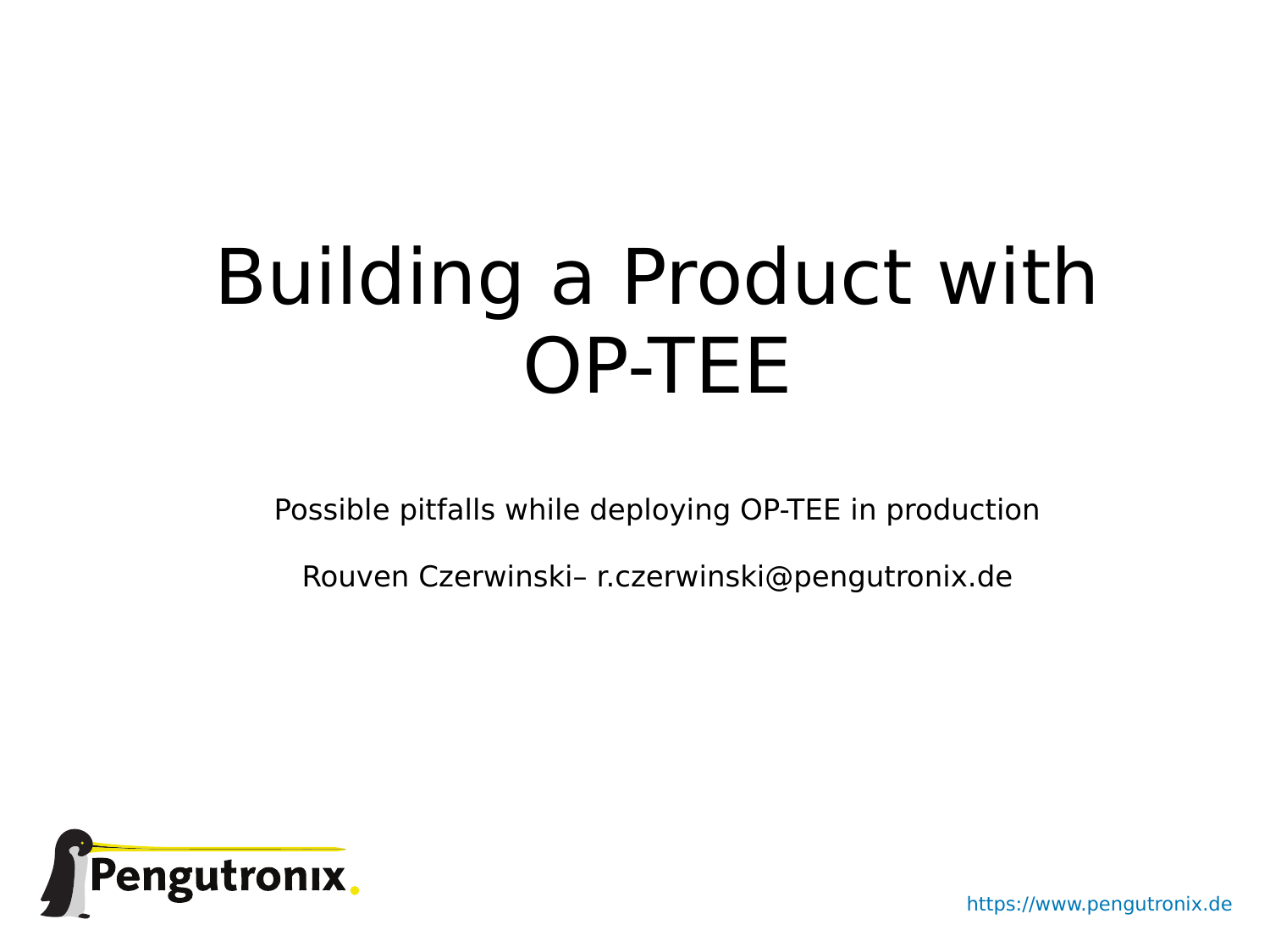### About me

- Rouven Czerwinski
- Pengutronix e.K.
- **O** Emantor
- **z** rcz@pengutronix.de
	- OP-TEE
	- **System Integration**
	- **Testing**



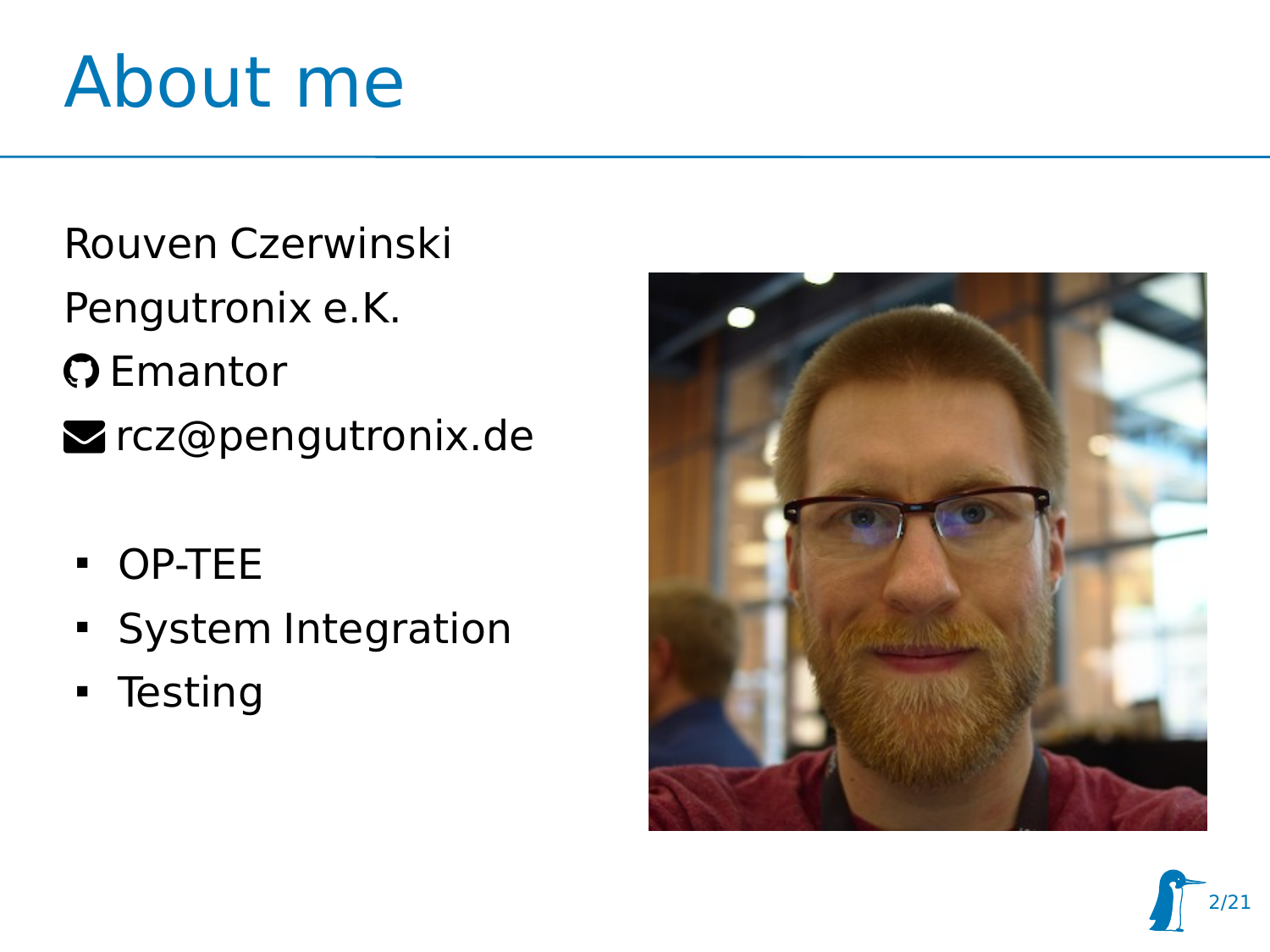### Table of Contents

Short overview:

- **Introduction**
- **Motivation**
- Problems
- **Solutions**
- Conclusion
- Outlook

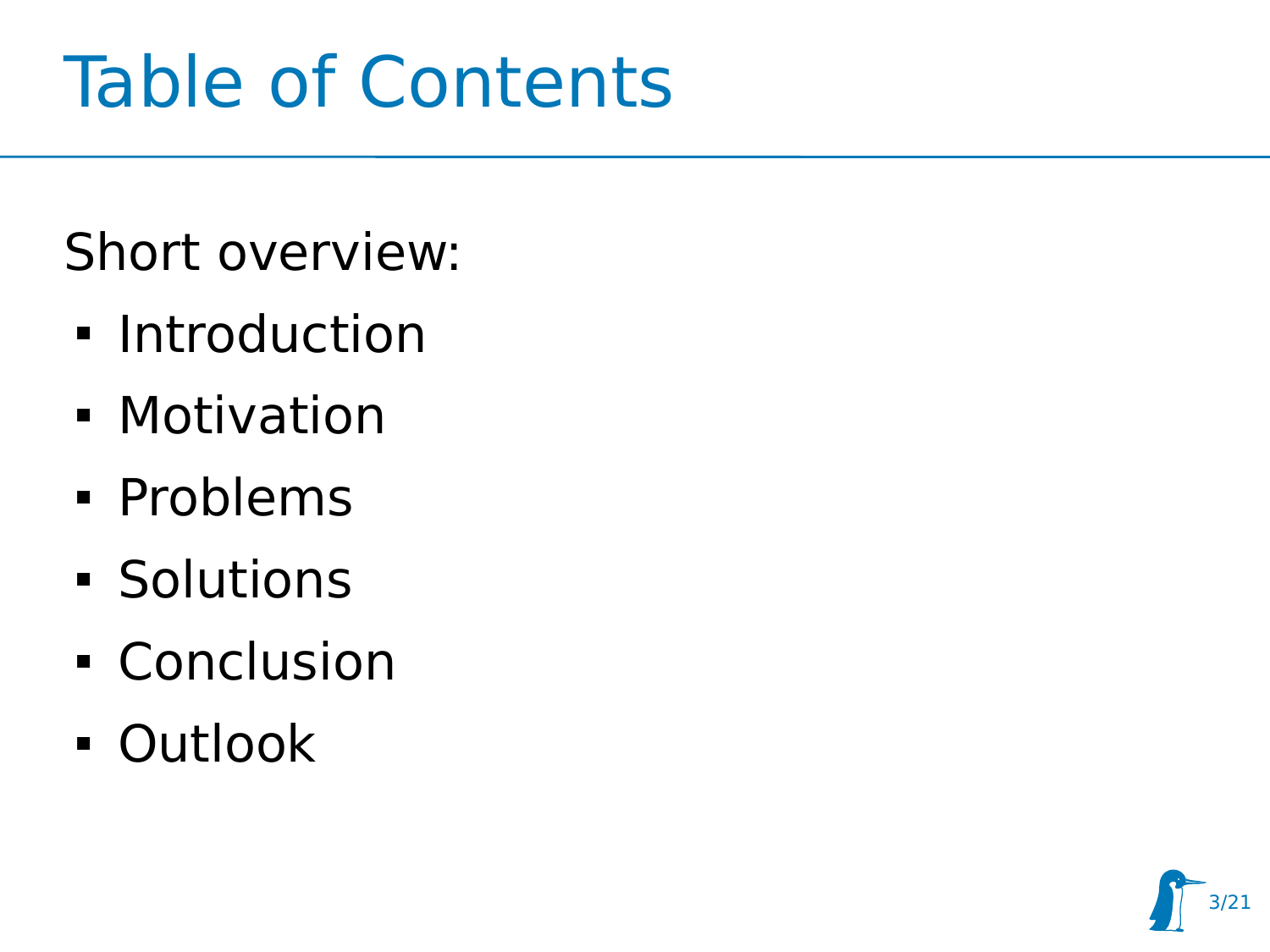### TrustZone (32-bit)



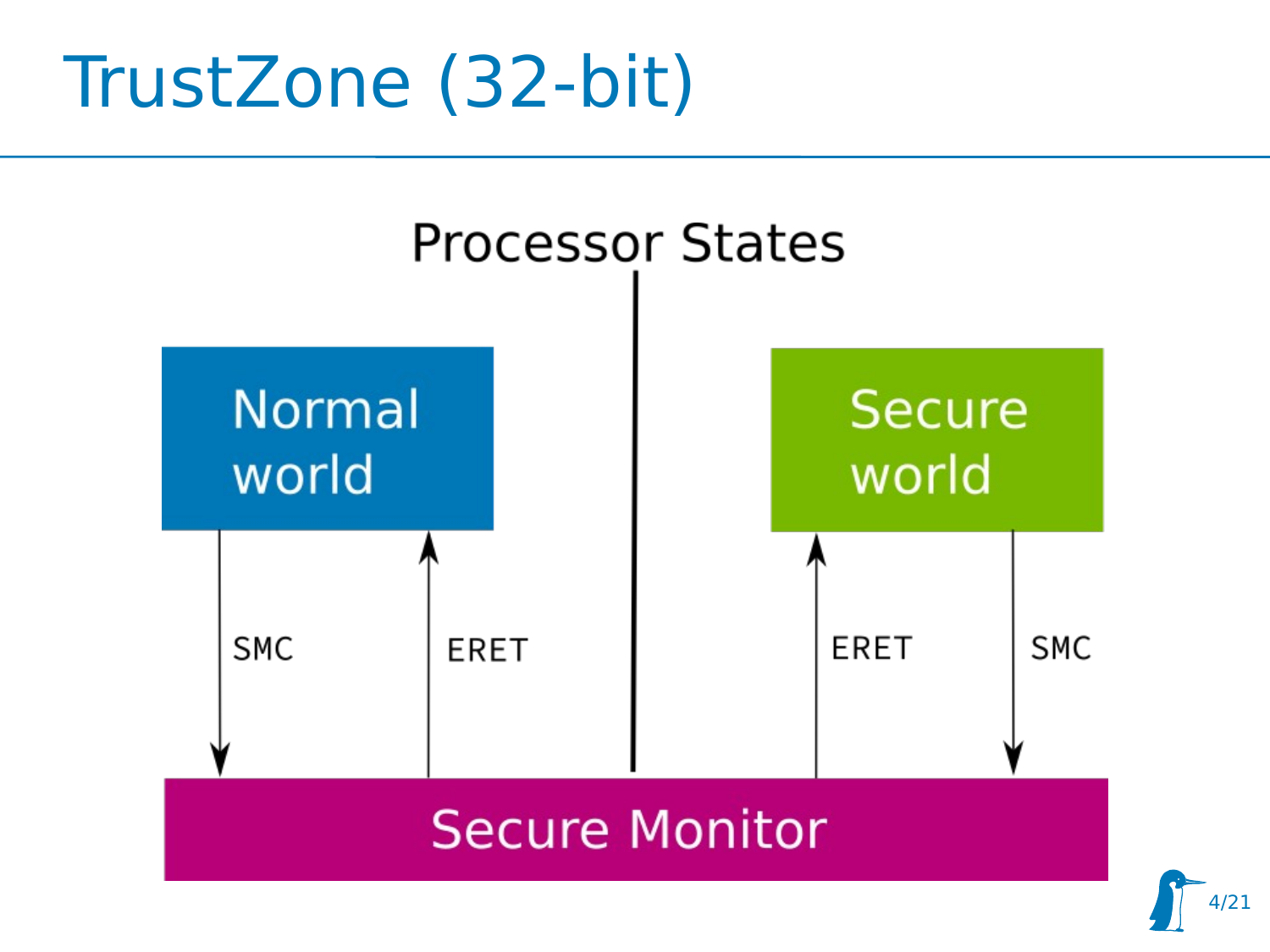### Introduction

- Open Portable Trusted Execution Environment (OP-TEE)
- Open source (BSD-2 clause) implementation of the GP TEE specification using TrustZone
- **Support for various ARM platforms** (STM32, TI, Layerscape, broadcom,…)
- My focus is on i.MX6 platforms

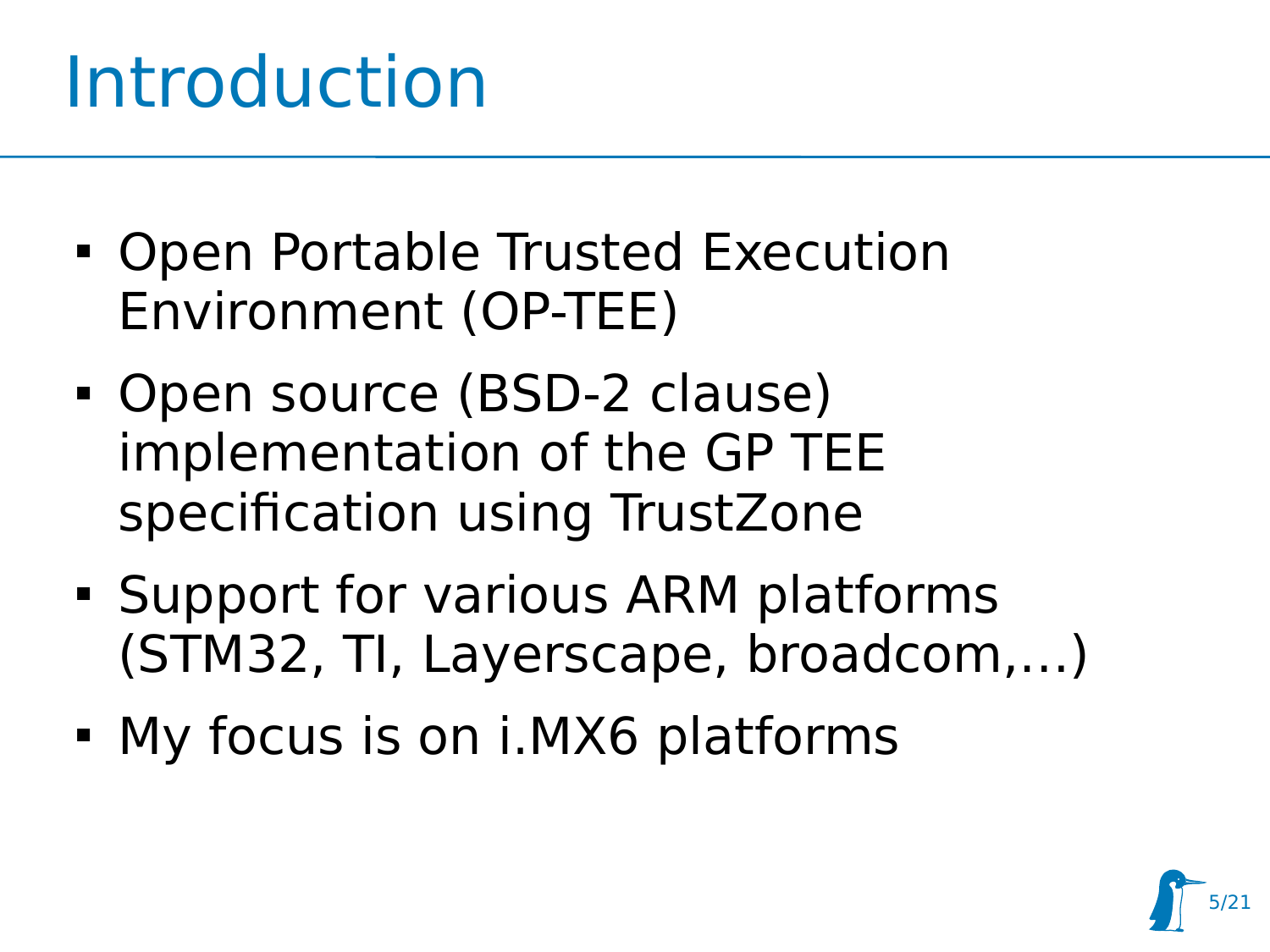### Motivation

- Secure the OP-TEE and TAs for production use
- Ensure that upstream OP-TEE can be used securely on i.MX6
- Provide guidance which parts may be missing for other platforms (TI, STM, Layerscape,…)

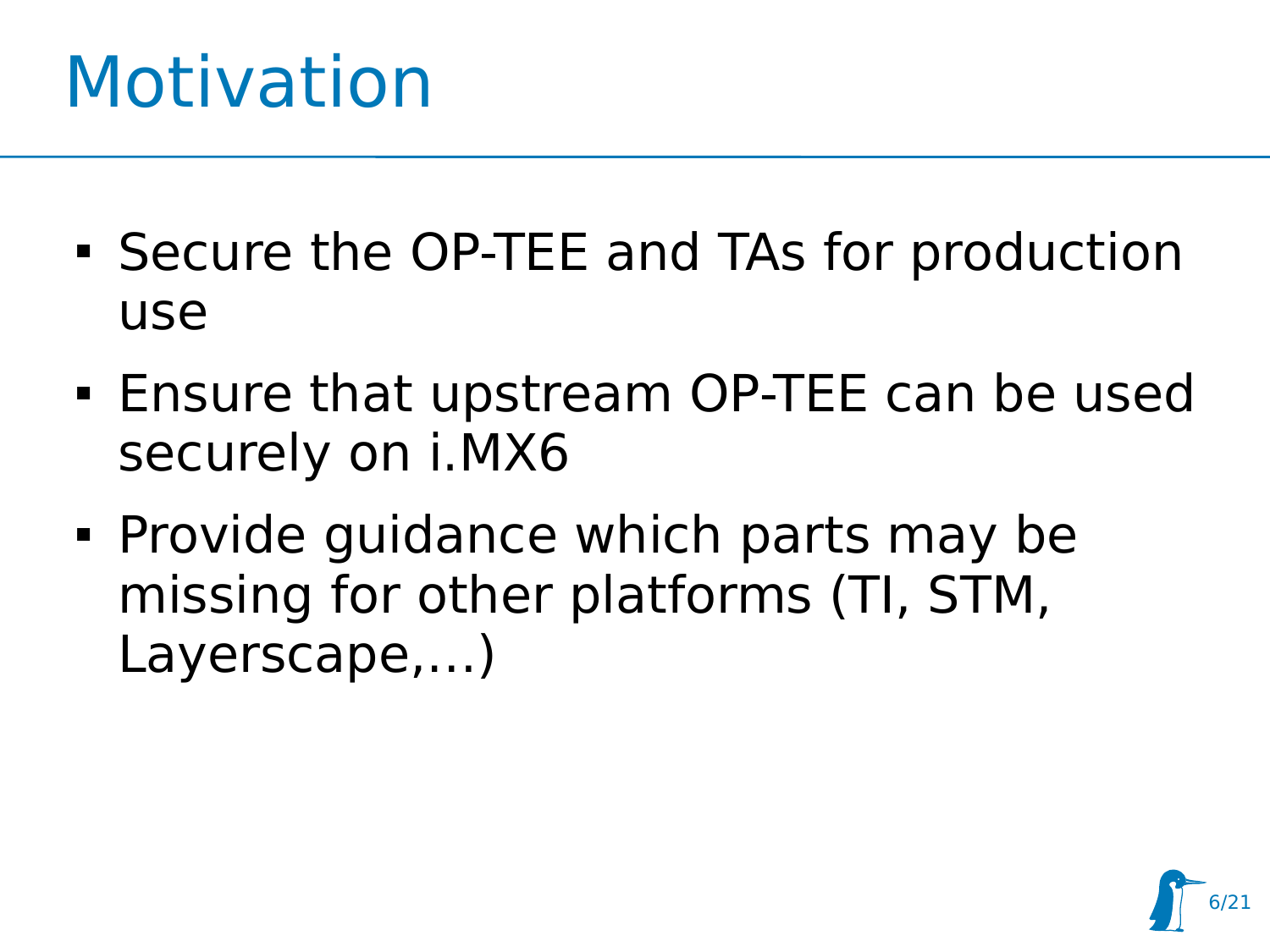### Problem

- Which components do I need to secure OP-TEE?
- Which part of the configuration is already upstream?
- Which part needs to be managed by system integrator?

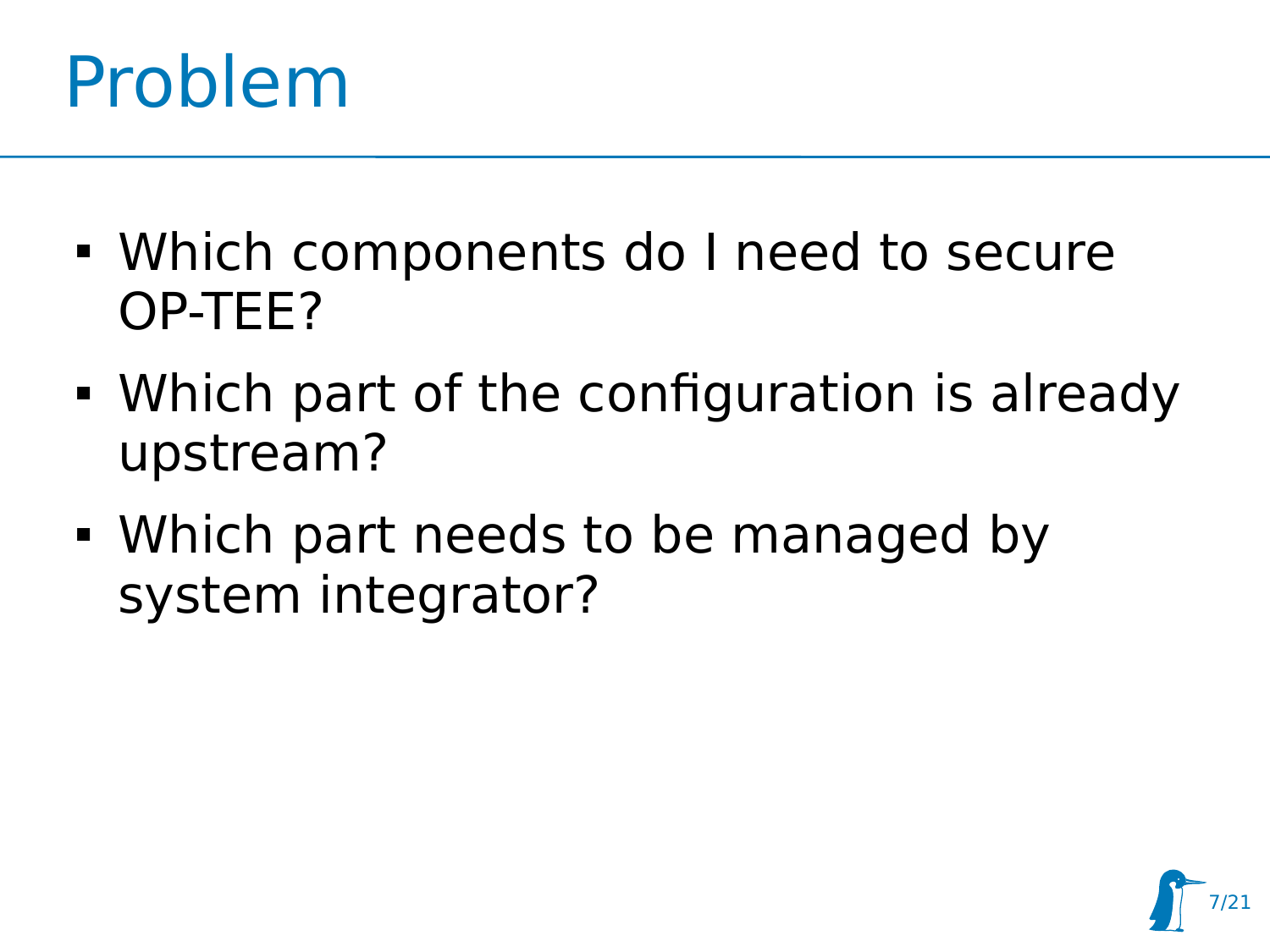### Securing upstream OP-TEE

- RAM protection/Pager
- **Hardware Unique Key (HUK)**
- **RNG Seeding**
- **Peripheral Access Configuration**
- Ensure trusted OP-TEE bootup
- Optional: storage rollback protection

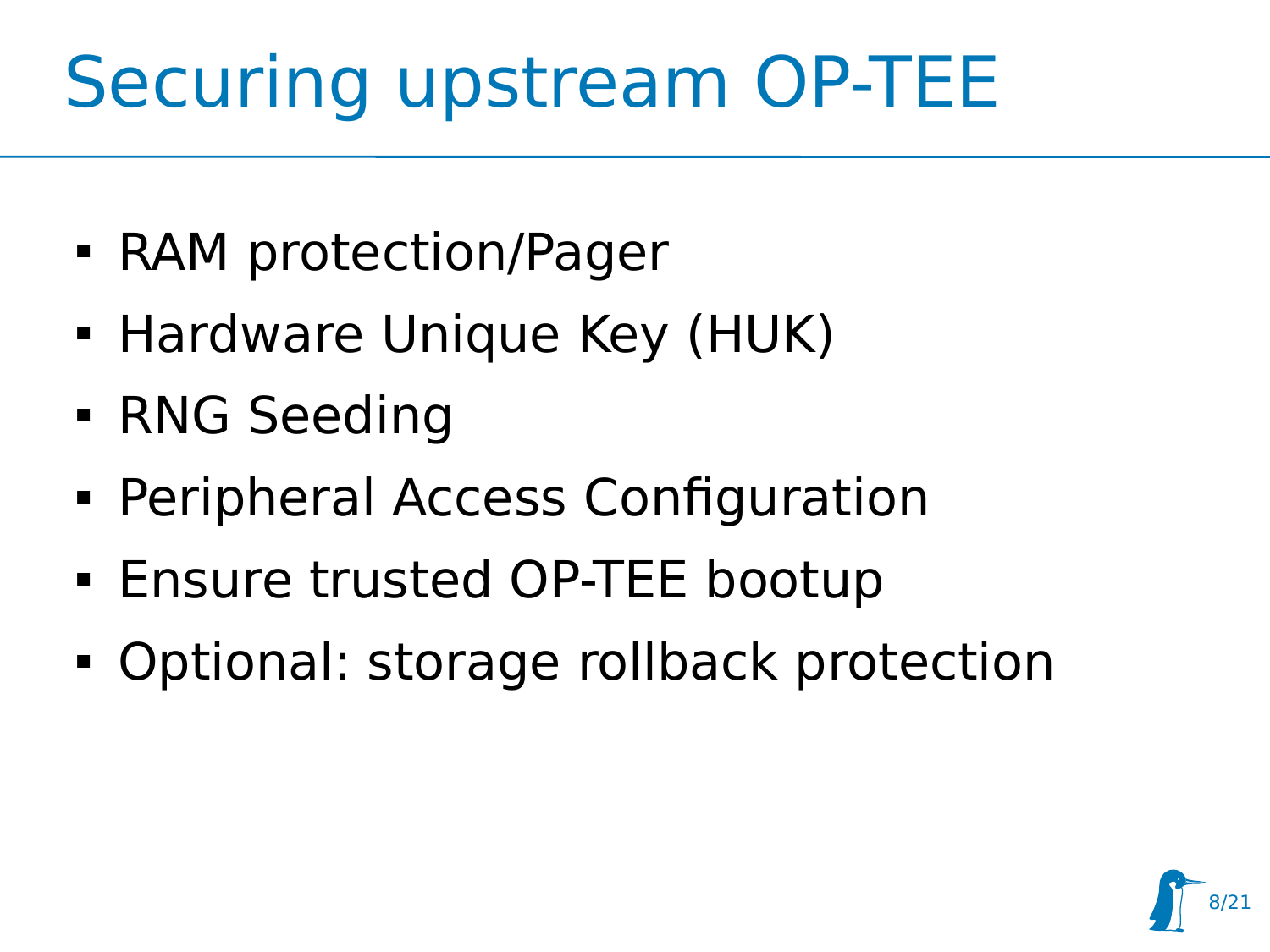### RAM protection

- Configure the DDR firewall
- Protects part of RAM for secure world
- i.e. TZC380 with multiple regions
- For i.MX6:
	- TZC380 from ARM
	- Upstream driver already within OP-TEE

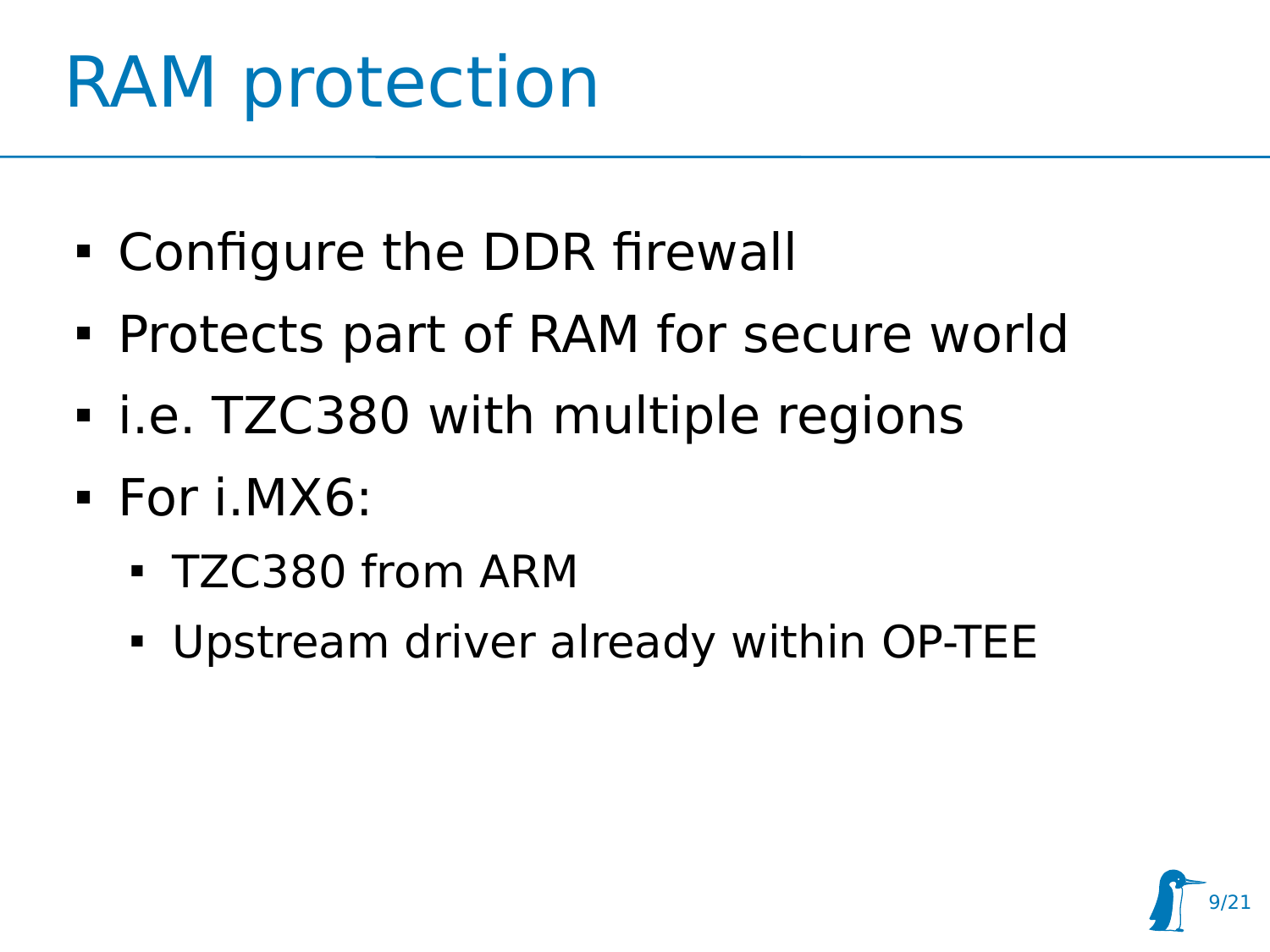### i.MX6 TZC380 autoconfiguration

TZC380 autoconfiguration (search correct region size) and support for i.MX6O/D #2913

| <b>R</b> . Merged | ibech-linaro merged 3 commits into op-TEE:master from Emantor:topic/tzasc @ on Apr 15, 2019                                                                |                                    |  |  |  |  |
|-------------------|------------------------------------------------------------------------------------------------------------------------------------------------------------|------------------------------------|--|--|--|--|
|                   | Conversation 42<br>$\sim$ Commits 3<br>D. Checks 0<br>A Files changed 7                                                                                    |                                    |  |  |  |  |
|                   | Emantor commented on Mar 29, 2019 • edited -<br>Contributor<br>$+(\underline{\bullet}\underline{\bullet})$                                                 | <b>Reviewers</b>                   |  |  |  |  |
|                   | Hello,<br>this PR adds a new function called tzc380_auto_configure which searches for the matching configuration                                           | <b>S</b> jforissier<br>etienne-lms |  |  |  |  |
|                   | for a given start address and size. This configuration is then applied with the given permissions to the<br>controller.                                    | Assignees                          |  |  |  |  |
|                   | This vastly simplifies configurations for devices with a generic RAM layout, since the necessary information is<br>already available from the header file. |                                    |  |  |  |  |
|                   | Support for i.MX6QD devices is added as a user of the new function.                                                                                        | Labels                             |  |  |  |  |
|                   |                                                                                                                                                            | None yet                           |  |  |  |  |

- TZC380 auto configuration upstream
- Correctly configures TZC380 for generic RAM devices with known memory layout

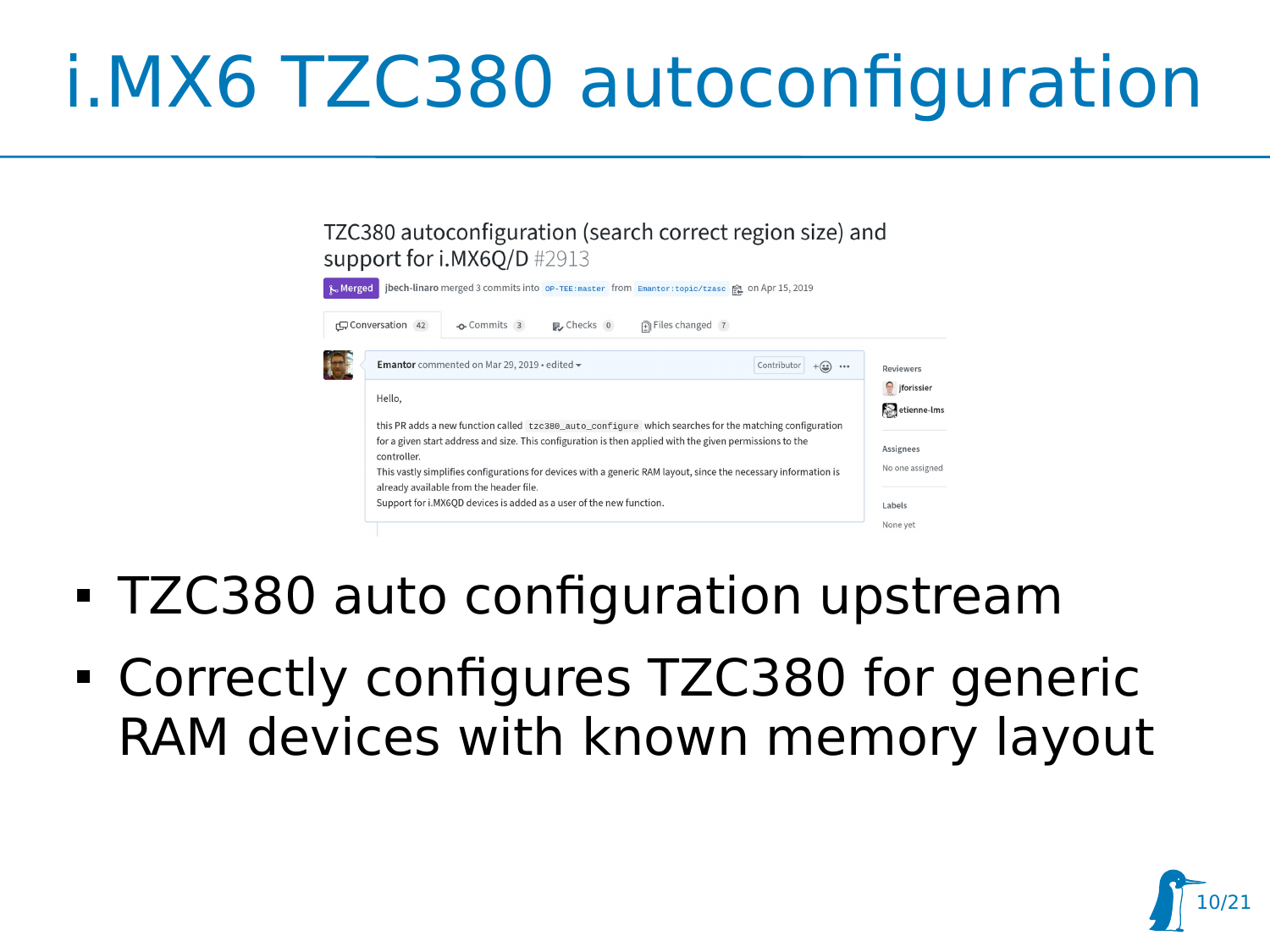### OP-TEE Pager

- Run small part of OP-TEE in SRAM
- **Encrypt other memory pages live in DRAM**
- Does not require a DDR firewall
- For i.MX6:
	- Chosen i.MX6UL may not have enough SRAM
	- Bigger variants may use SRAM for other use cases (IPU, GPU,…)

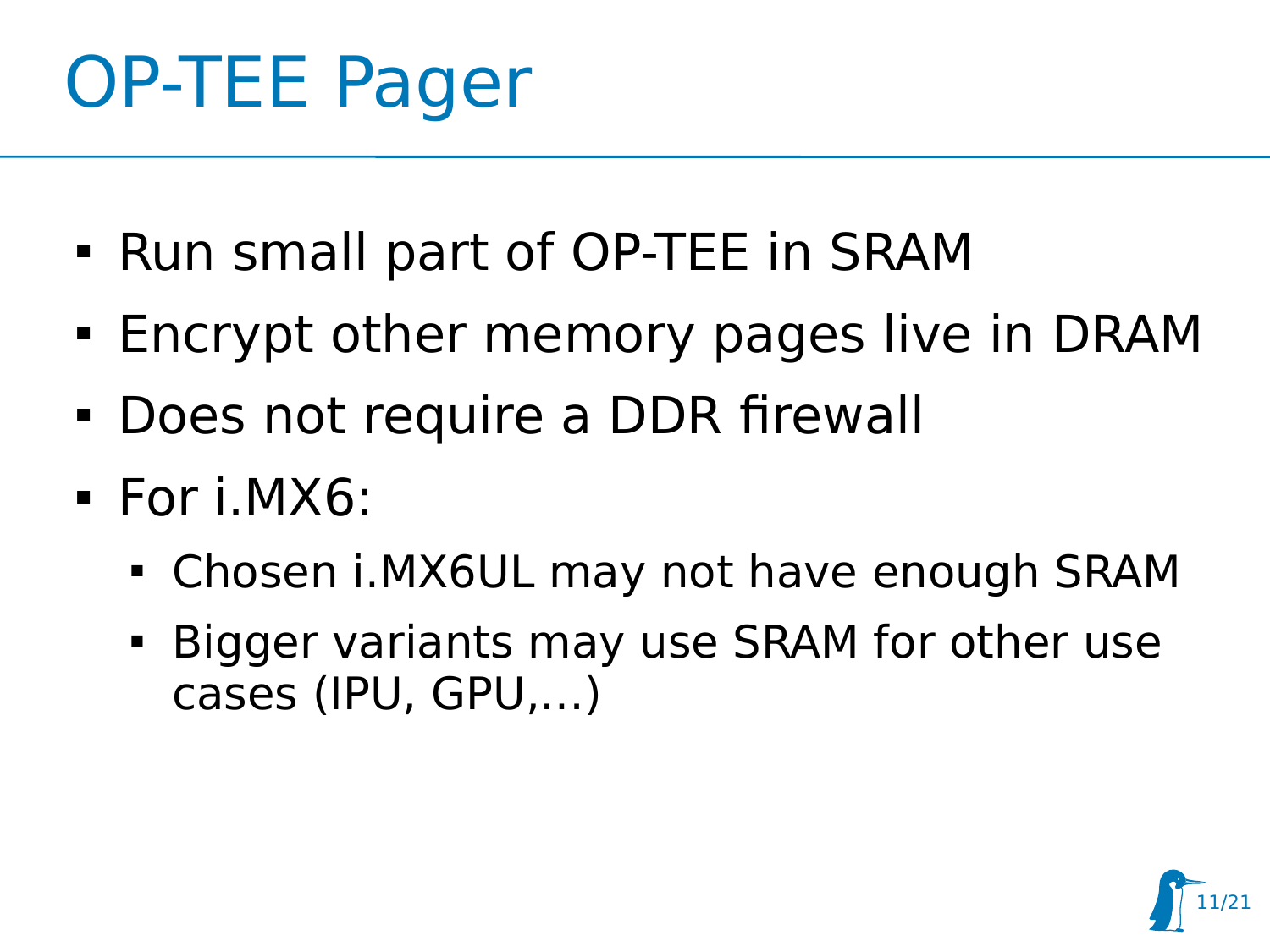### Hardware Unique Key (HUK)

- Used to derive other keys for OP-TEE
- Should be unique per device
- Should not be accessible from normal world
- For i.MX6:
	- Use CAAM Master Key Verification Blob (MKVB) and lockout generation afterwards

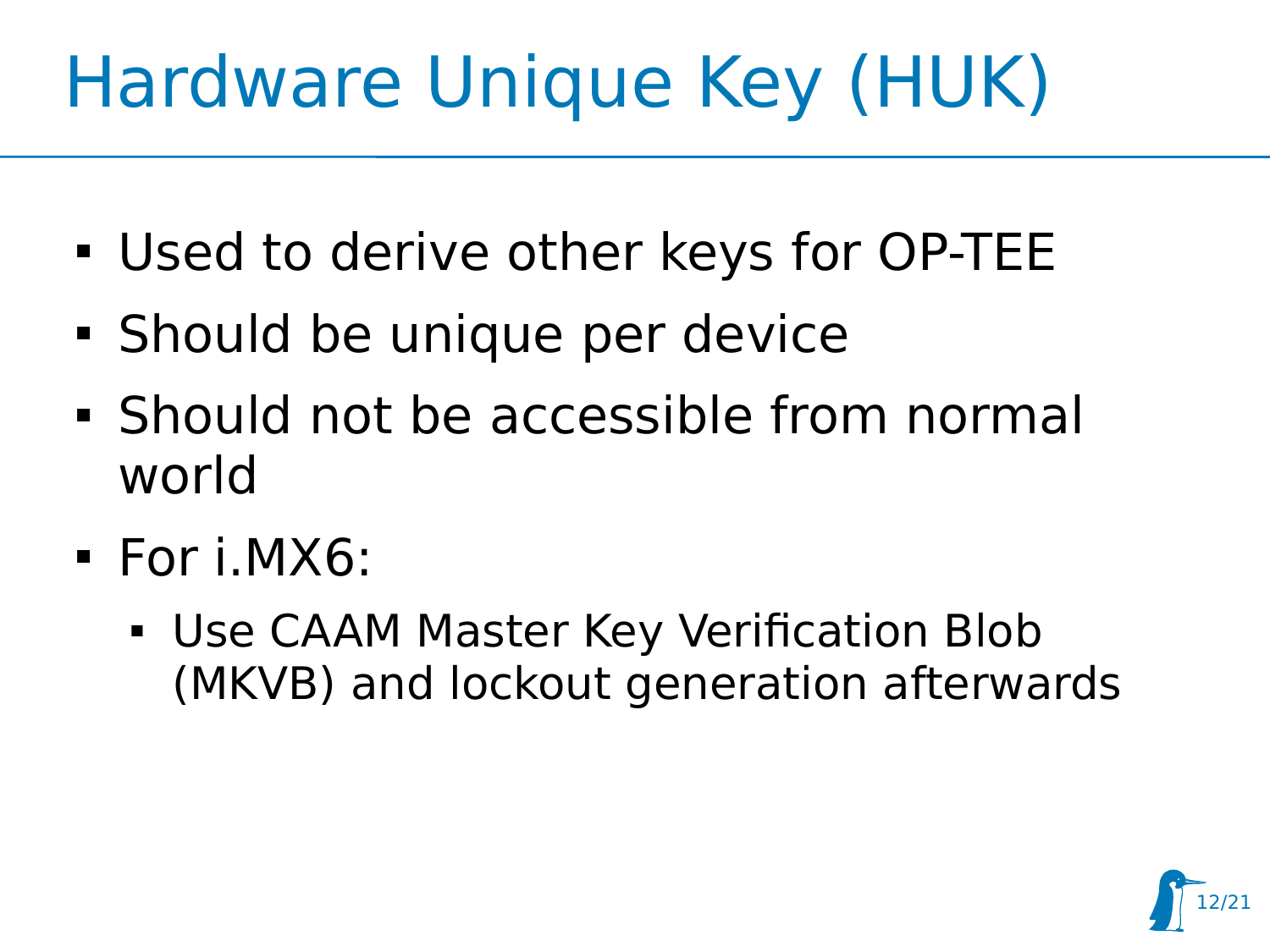### i.MX6 HUK generation

#### Minimal HUK implementation without full CAAM driver #3160

| Conversation (78)          | $\sim$ Commits 10                                                                                                 | D, Checks 0 | 주 Files changed 2 |             |                  |                         |
|----------------------------|-------------------------------------------------------------------------------------------------------------------|-------------|-------------------|-------------|------------------|-------------------------|
|                            | Emantor commented on Jul 31, 2019                                                                                 |             |                   | Contributor | $+(\bullet)$<br> | <b>Reviewers</b>        |
|                            | This PR implements a minimal implementation to retrieve a Master Key Verification Blob (MKVB) from the CAAM       |             |                   |             |                  | jenswi-linaro           |
|                            | inside of i.MX processors for use as a Hardware Unique Key (HUK). In contrast to the full CAAM implementation     |             |                   |             |                  | jforissier<br>F         |
|                            | offered by NXP, this only implements the necessary bits to retrieve MKVB once, does not allocate job rings to     |             |                   |             |                  |                         |
|                            |                                                                                                                   |             |                   |             |                  | <b>A</b> bryanodonoghue |
| MKVB is retrieved.         | the secure world and has no conflicts with the linux kernel CAAM driver, since the CAAM is not accessed after the |             |                   |             |                  | etienne-lms             |
| Things I'm not sure about: |                                                                                                                   |             |                   |             |                  | <b>Tricardosalveti</b>  |
|                            | • Access through the structs to the registers:                                                                    |             |                   |             |                  |                         |
|                            | I followed the style implemented by @bryanodonoghue, it may be more readable to switch to a normal                |             |                   |             |                  | Assignees               |
|                            | #define based register access model                                                                               |             |                   |             |                  | No one assigned         |
| Related:                   |                                                                                                                   |             |                   |             |                  |                         |
|                            | #2892 - initial i.MX HUK issue                                                                                    |             |                   |             |                  | Labels                  |

### Needs rebase on i.MX6/7 CAAM driver

■ Will be done soon™

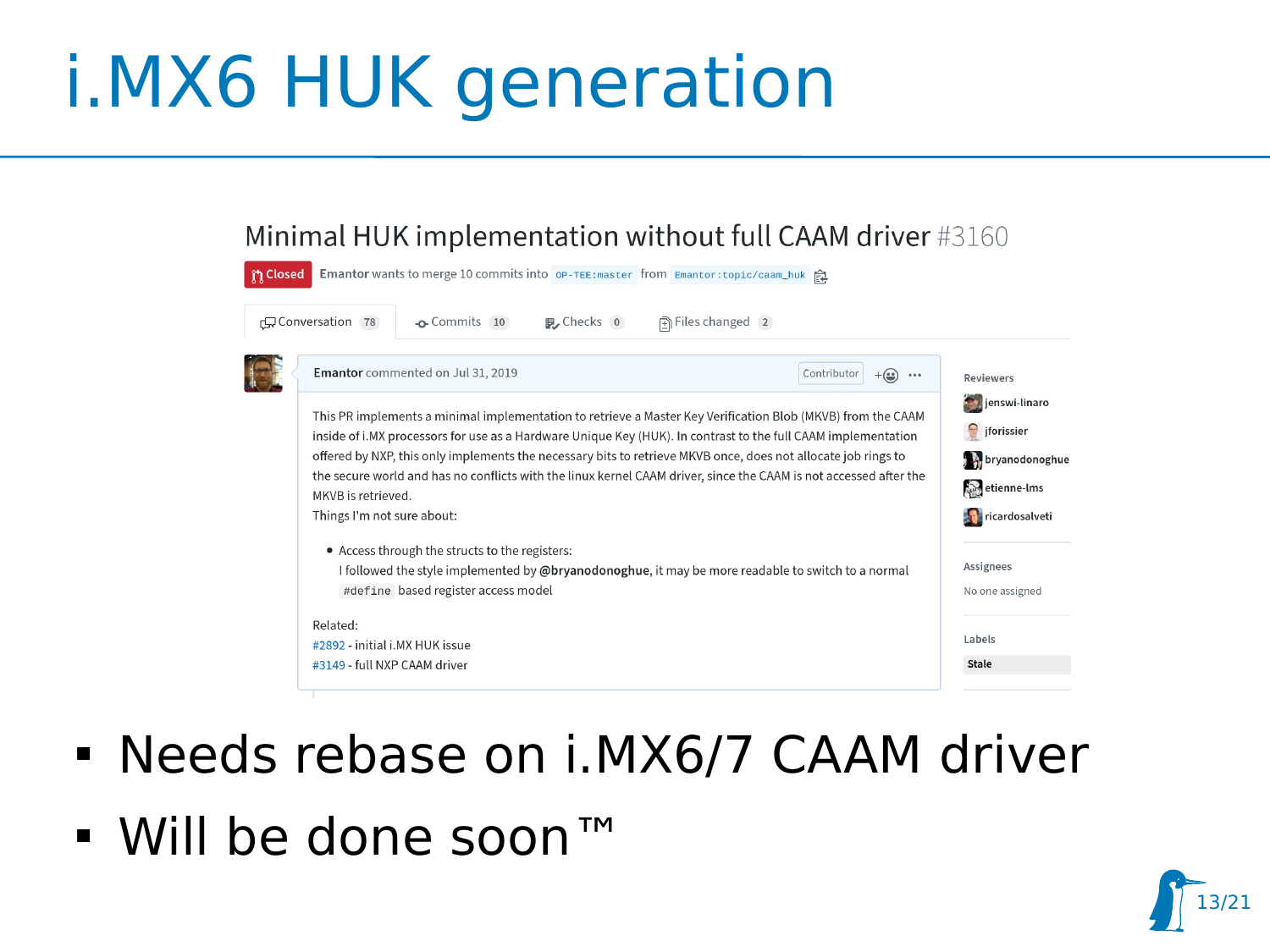### RNG seeding

- OP-TEE uses FORTUNA PRNG
- **Requires RNG seed**
- Default seed for dev is zero
- For i.MX6:
	- **Retrieve RNG from CAAM TRNG on bootup**
	- Not implemented yet

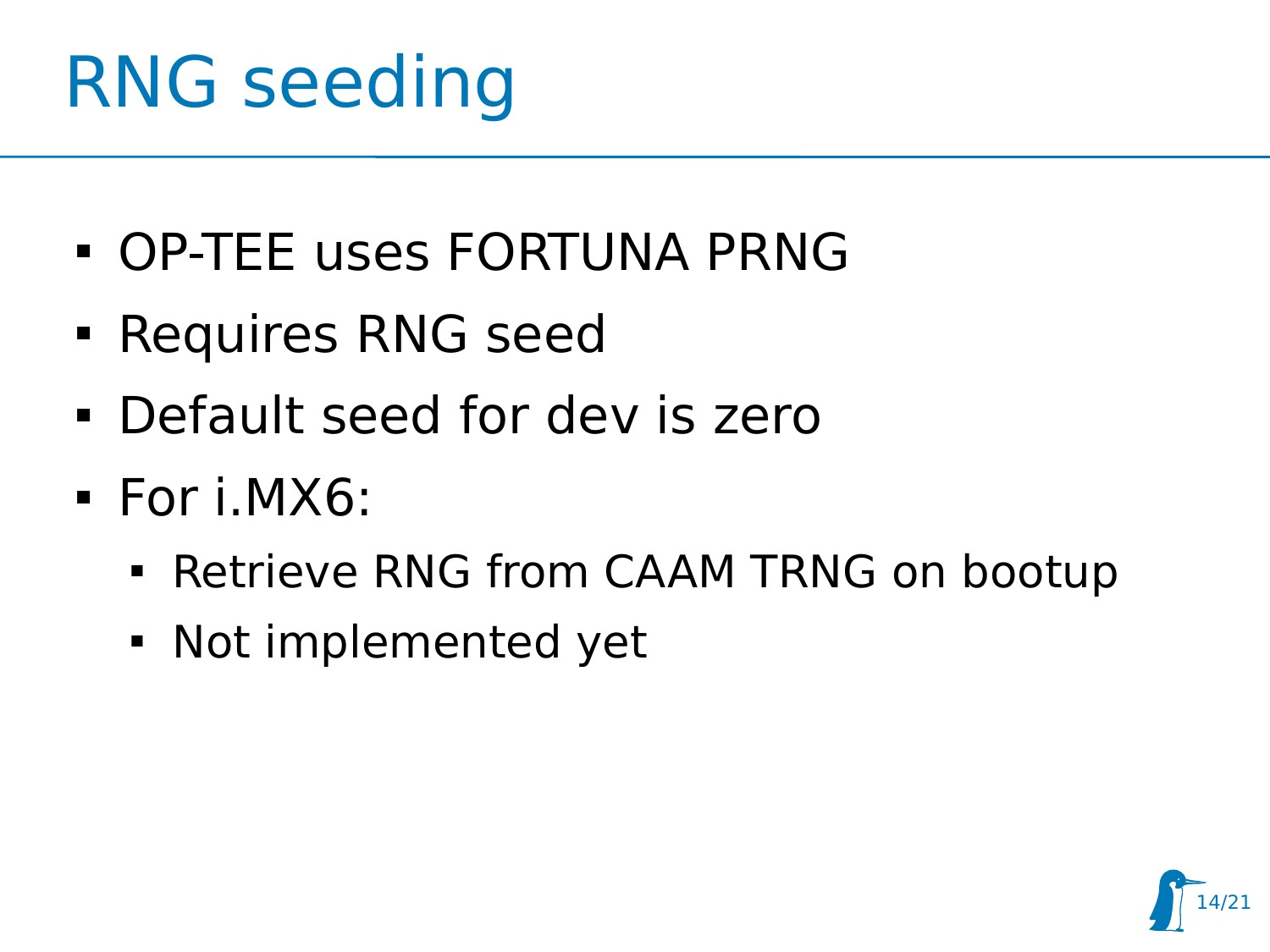## Peripheral Access Configuration

- SoCs have DMA masters beside CPU
- Those masters may be default secure and can access secure world memory
- For i.MX6:
	- Access policies configurable via Central Security Unit (CSU)

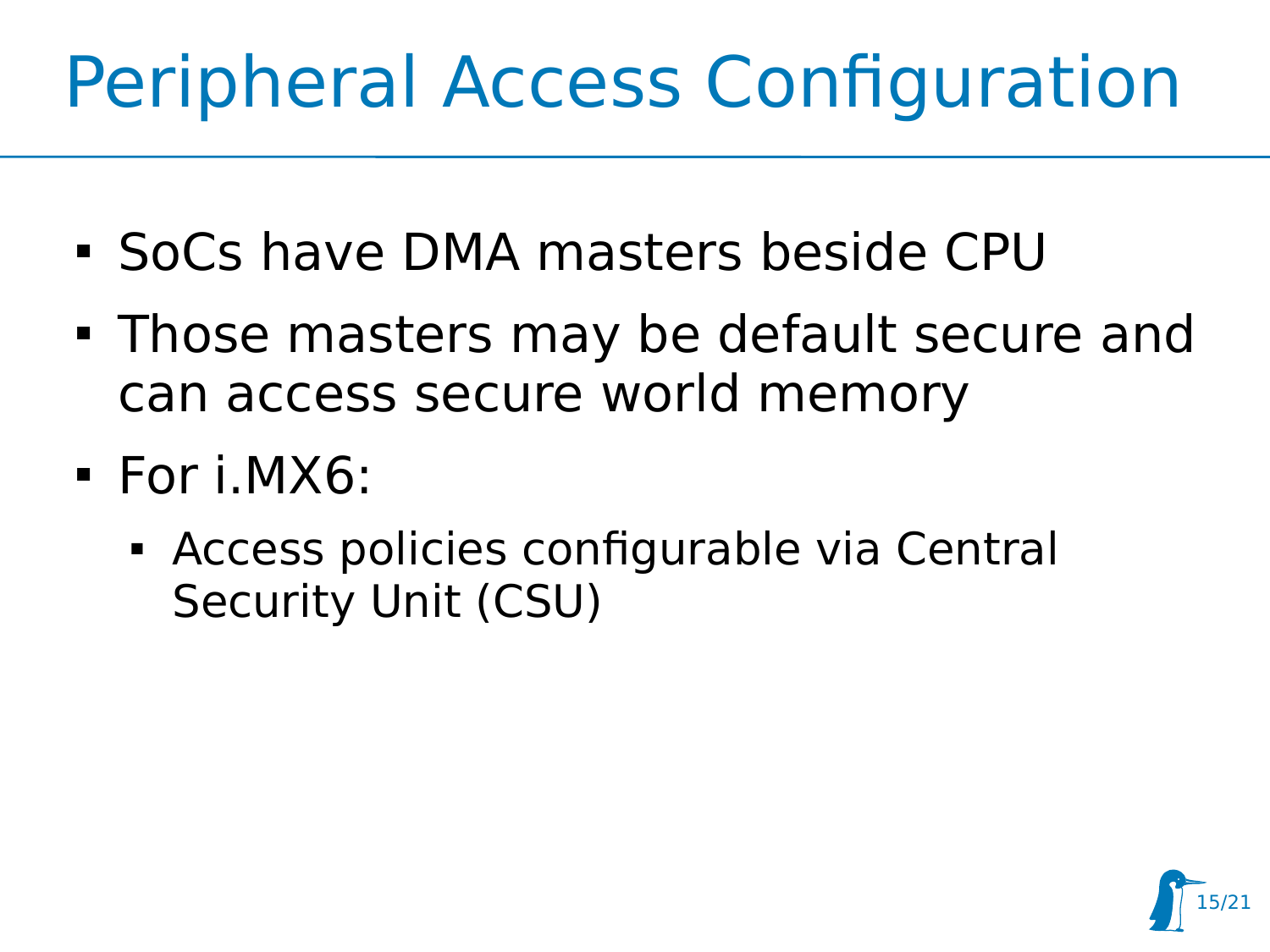### i.MX6 CSU

| Add CSU SA register settings for i.MX6UL #3552 |  |
|------------------------------------------------|--|
|                                                |  |

| <b>A</b> Merged |                                                                                                                                                                  |                                     |             |  | jforissier merged 2 commits into op-TEE:master from Emantor:for-upstream/mx6ul_csu 户 2 days ago |  |
|-----------------|------------------------------------------------------------------------------------------------------------------------------------------------------------------|-------------------------------------|-------------|--|-------------------------------------------------------------------------------------------------|--|
|                 | Conversation 6                                                                                                                                                   | $\sim$ Commits 2                    | p. Checks 0 |  | A Files changed 3                                                                               |  |
|                 |                                                                                                                                                                  | <b>Emantor</b> commented 3 days ago |             |  | Contributor                                                                                     |  |
|                 | This pr configures the secure access register of the i.MX6 CSU to set almost all non-TrustZone aware masters to<br>non-secure and locks the settings afterwards. |                                     |             |  |                                                                                                 |  |

- Upstream configures correctly for i.MX6UL
- Other i.MX6/7 SoCs trivial to add (given Security Reference Manual)

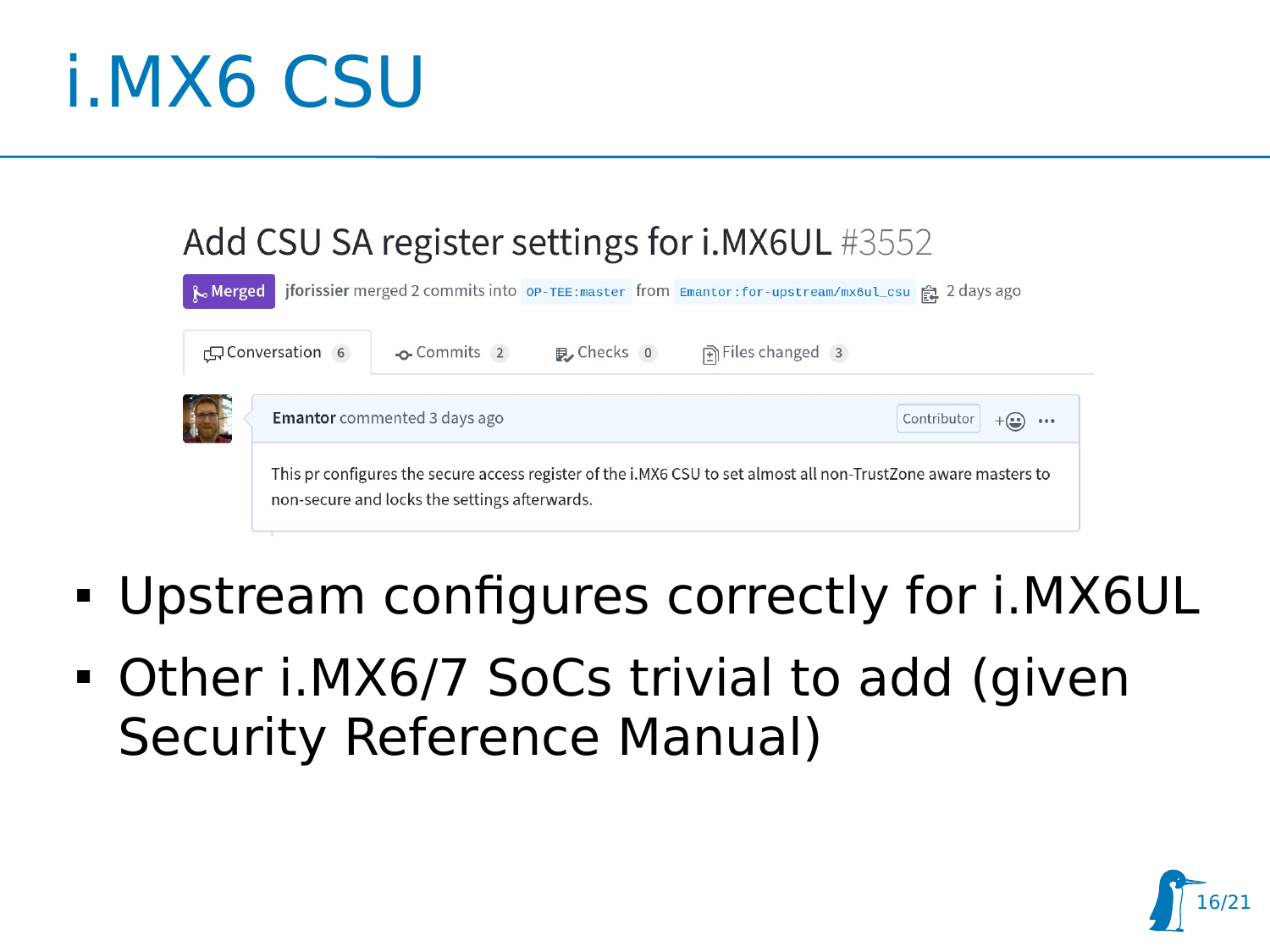### Trusted Bootup

- Use platform verified/secure boot
- Verifies OP-TEE version to prevent replacements
- For i.MX6:
	- **Implement High Assurance Boot (HAB), also** required for HUK
	- Not implementable upstream, needs to be handled by integrator

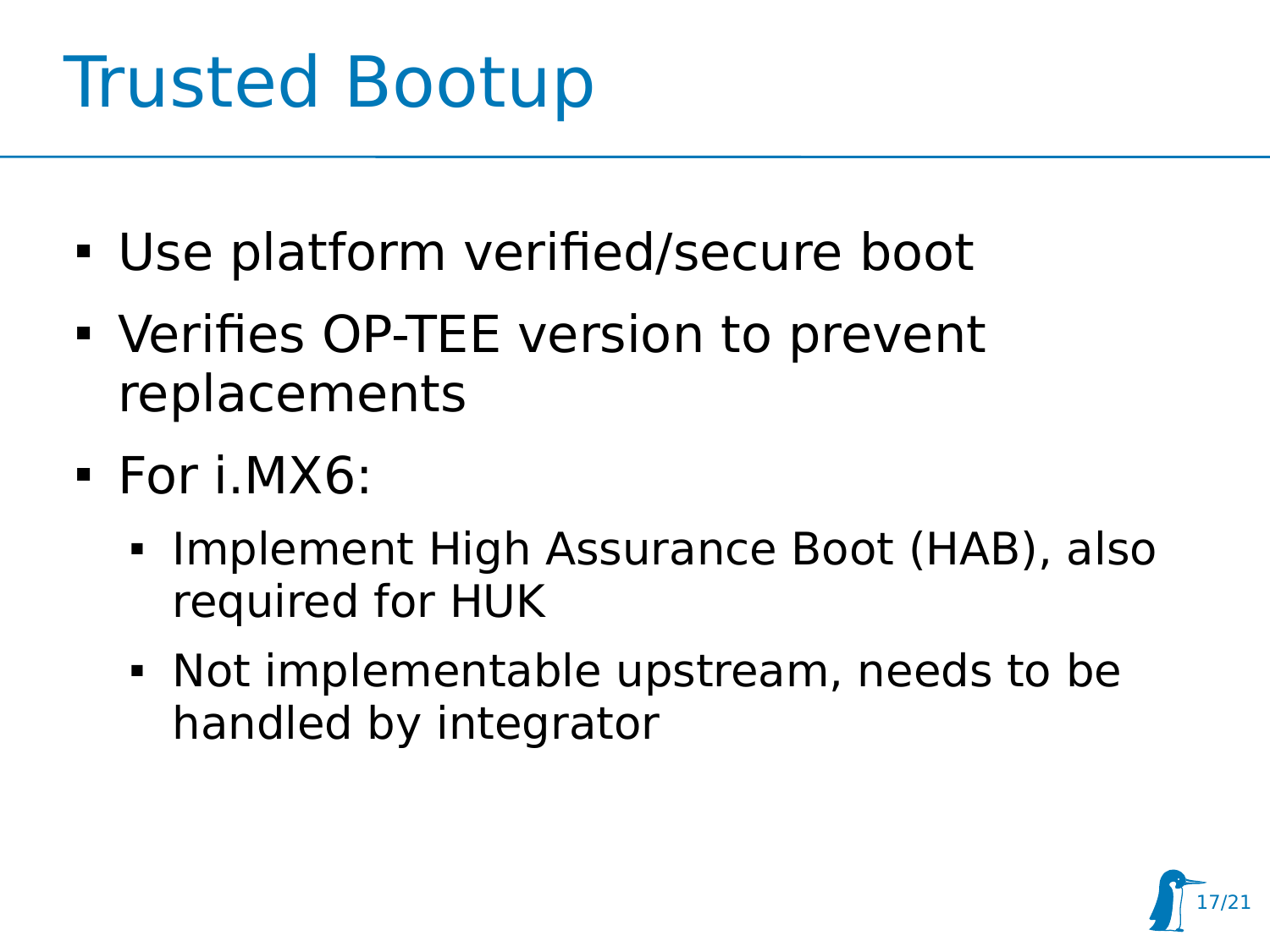### Storage Rollback protection

- To protect from rollback attacks, employ eMMC RPMB FS
- Simple FAT filesystem
- For all platforms:
	- **Enable with CFG RPMB FS=1**
	- Deploy during manufacturing with CFG RPMB WRITE KEY=1
	- **Ensure to disable emulation in TEE Supplicant** with RPMB EMU=0
	- Support upstream

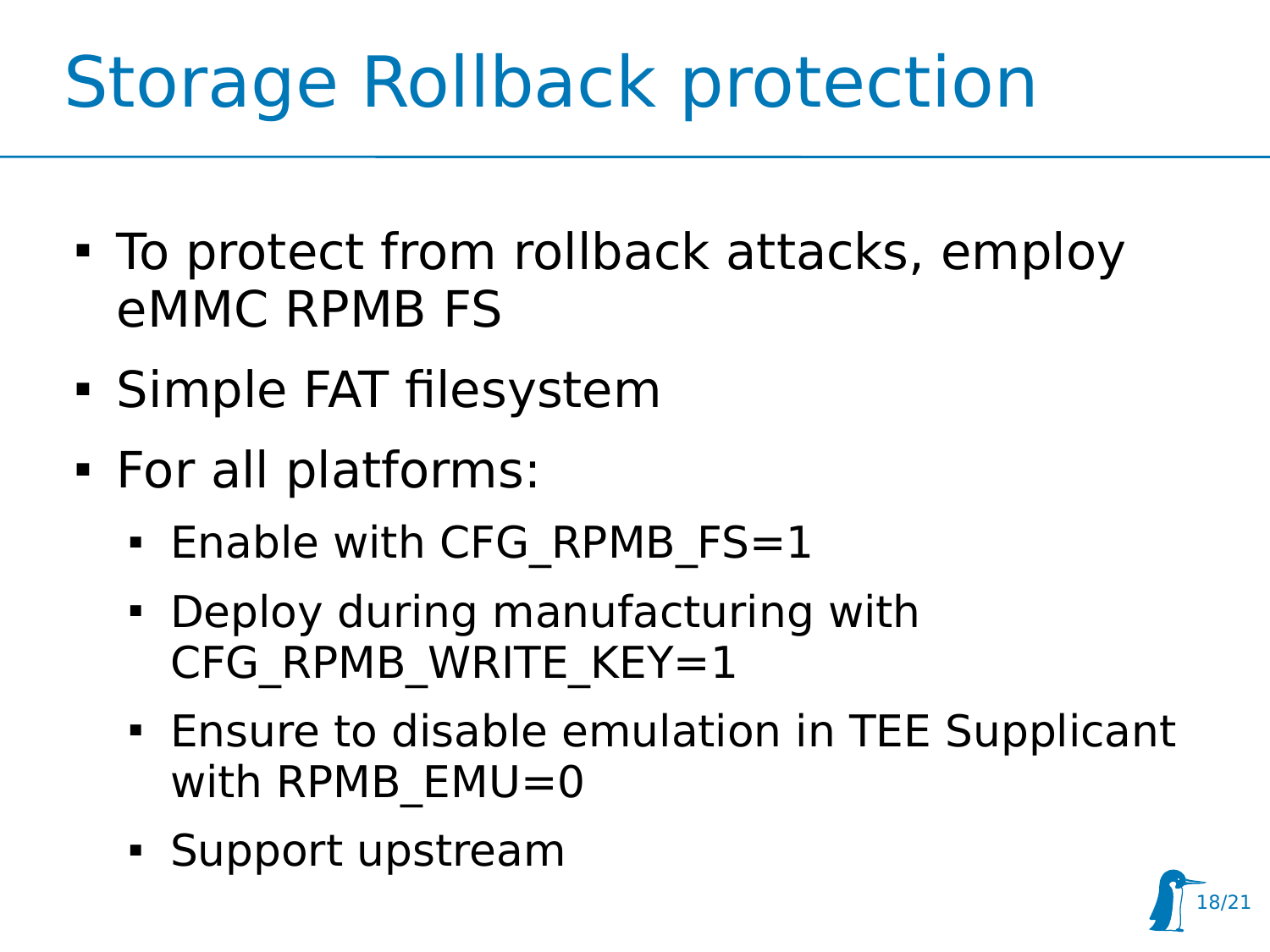### **Conclusion**

- No platform is currently ready to deploy OP-TEE in production
	- i.MX6 is slowly getting there
- Vendor implementations may include the necessary bits
	- Still requires code review and cross reference to platform manual

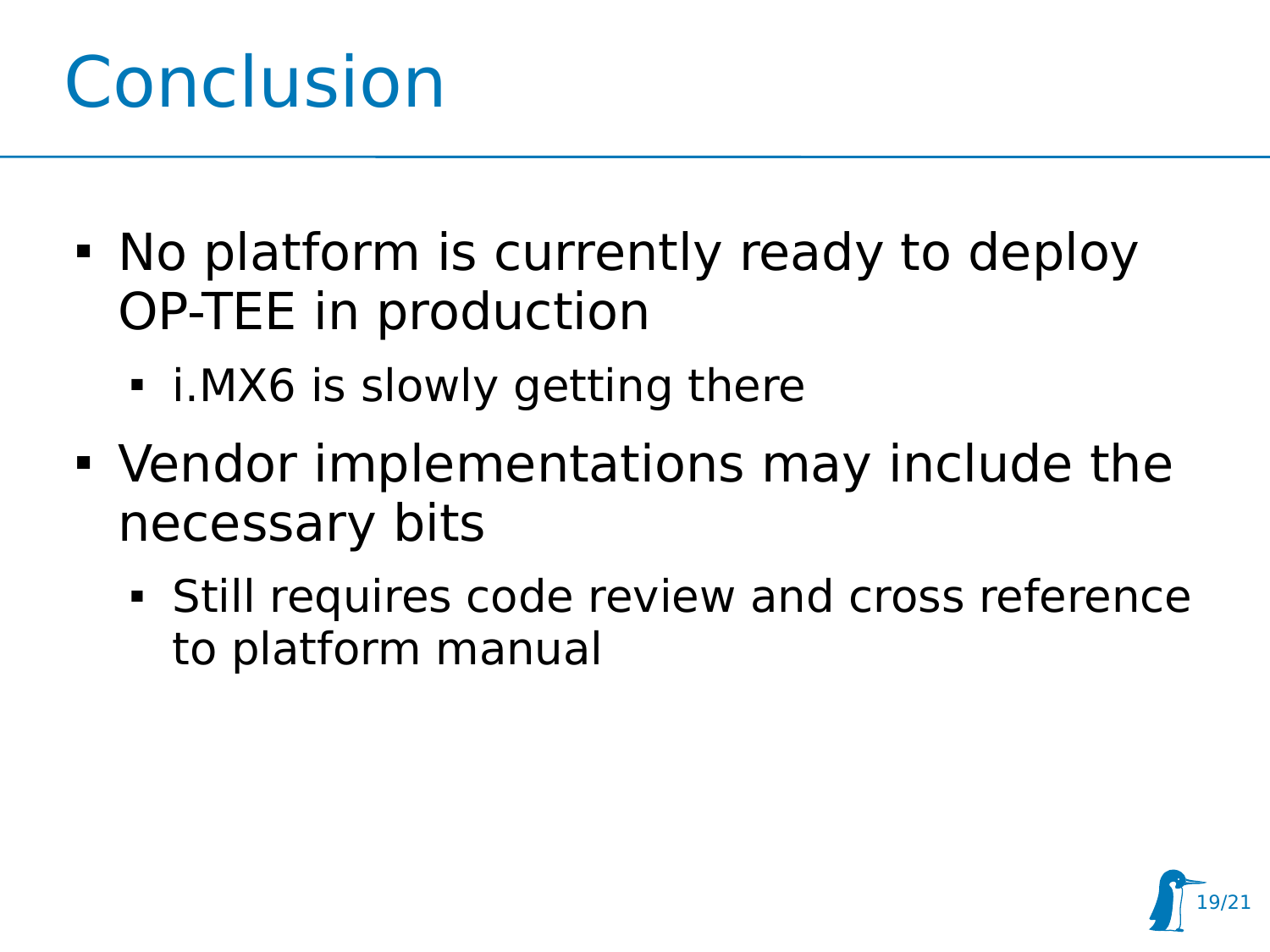### Outlook (Wishlist)

- Clock and access coordination between OP-TEE and Linux
- Deeper device tree integration for OP-TEE
- CI infrastructure to test each commit to OP-TEE master for i.MX6/7